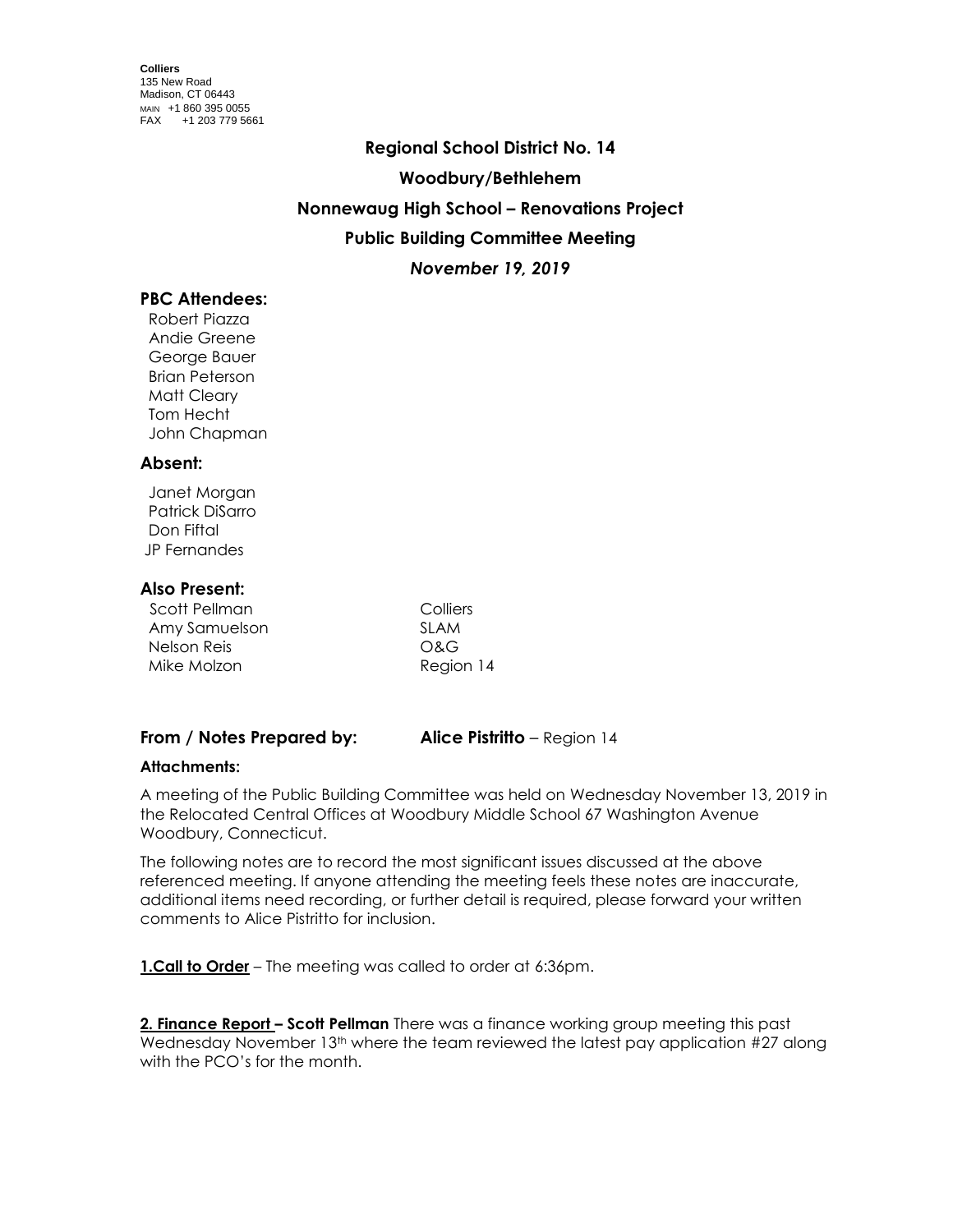Included in the building committee package for the month were the following PCO's that were approved at that meeting.

- PCO-190 eliminated stair to roof added hatch (\$2,842)
- PCO-192 Add operable volume dampers to field bldg. \$1,197
- PCO-193 Slab infills at old main entrance \$3,163
- PCO-194 Cement board at showers \$3,737 from CM contingency
- PCO-195 Revised shower bases \$7,799
- $\bullet$  PCO-196 CNC machine \$3,726
- PCO-198 Added staff door lights and hardware changes \$7,951
- PCO-199 Added locker room office door lights \$2,197
- An updated contingency status report was provided for the committee's review. The Status report has been further updated to reflect the finance working group invoices just discussed which were picked up from Wayne earlier today. The report has also been scrubbed for issues that did not materialize in addition to some that were closed, and cheaper options are being prices or implemented. The project has expended \$1,969,204 in construction and owner's contingency and there are pending issues or owner improvements that total an additional \$1,462,813 this number includes athletic improvements bleachers and lighting and \$200,000 for AV equipment additions. George B asked about updated status on lighting. Amy will speak to this later in the meeting
- The current available contingency for the High School is approximately \$129,500 assuming all the pending issues or betterments are accepted. The available contingency for the Central Office project is approximately \$620,000. Last month the available HS contingency was about half that amount. Andie G asked Nelson about the contingency left and he replied just under 1 million dollars.

#### **3.OPM Report – Scott Pellman reported on the following:**

- As some of you may be aware the latest round of water testing required by the state health department showed an elevated level of copper at a few locations associated with the new construction. Similar to the new gas pipping the new copper water lines need to pickle and when that takes place the levels should reduce over time. Mike has been coordinating this issue with RD Lemay the Districts water maintenance and testing firm. Mike Molzon is in attendance tonight to answer any questions on the process that the district is following in regard to the water testing. Amy did express concern prior to the start of the project. Mike Molzon spoke in regards to water sampling required by the state between June and the end of Sept. (No July or Aug). Sept test did not pass. Another test was conducted with the same results. There is no lead present. Second round of testing was done in various points of the water system and then repeated the test two weeks later and we are still waiting for the results. The state is aware of the new construction and the new pipes. Two solutions are presented in regards to the Ph levels. Raising the Ph could help coat the pipes. Flushing of the pipes continues in the morning daily. Filters are going to be installed. Pomperaug Health District has been advised as well. John Chapman spoke to the need to flush the system and it will take time. New copper will take time to flush out. Mile Molzon reiterated that there is not lead issue. He is confident that this will correct itself in time.
- Colliers and construction team continue to meet with the administration on a weekly basis to coordinate the ongoing construction. There have been several nagging issues that the construction team has been working through. Heating issues and controls have been the most pressing. Colliers chaired a meeting a few weeks ago to get the commissioning agent, controls contractor and mechanical contractor on the same sheet of music. Systems are finally at the point where the commissioning process can begin. The contractor installed a temporary feed to get the heating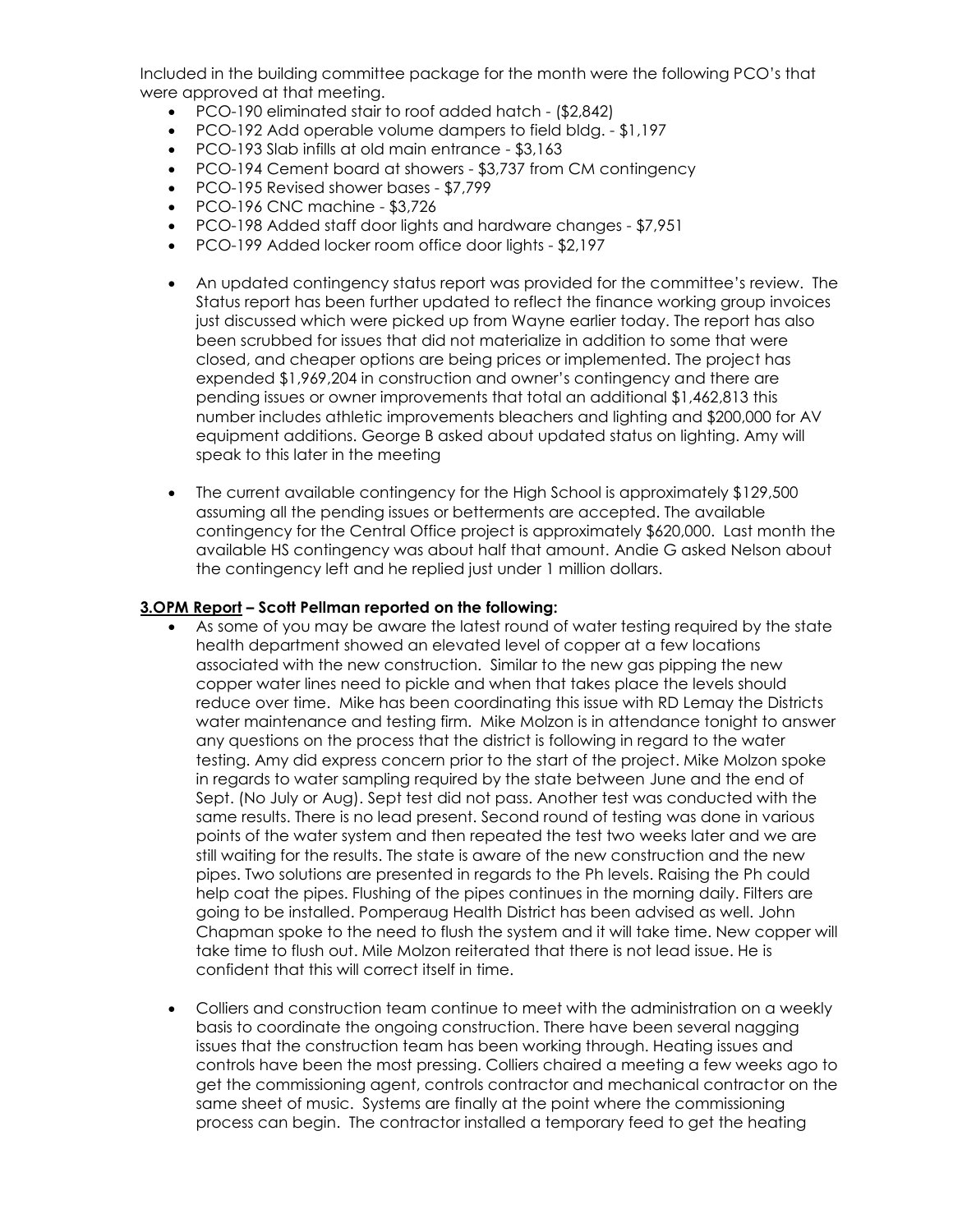loop activated in the LMC and administrative areas. The electrician has started to power up air handling units for phase 5 which will provide additional heating. The gym floor has been completed and the remaining electrical work will be completed in the gym by the end of the month. There is a push to complete the locker room areas.

- The tennis courts were not scheduled to be completed until the end of April 2020 and the construction team will do their best to accelerate that date pending weather conditions and an early spring. We have coordinated with Declan who will be looking for alternative practice courts as the ones the school has used in recent years have been booked by other users.
- The team is starting to plan for the administrative move into the new area which should take place early in the new year followed by the restoration and renovations of the Central Office.
- Under the miscellaneous folder in the information packet we included the final report from IRN on the furniture donations. Just shy of 17 tons of furniture were shipped for international relief in Somalia.
- Amy will provide an update on lighting and bleacher design as part of her report.

## **PCO reviews –**

**a.** PCO reviews – The following have been reviewed and are recommended for payment:

**PCO-184** – Remediate elevator #1 piston hole - \$9,838 – CM contingency

**George Bauer made a that the public building committee approve PCO – 184 dated 10/12/2019 to remediate the existing piston hole for elevator #1 in the amount of \$9,838 as a zero-cost change order to be applied to the GMP Contingency. Seconded by Tom Hecht- All in favor-Unanimous- Passed**

**PCO-187** – Extend drywall chases in the gym - \$2,526 Trunk lines didn't work with acoustical panels. Additional drywall was needed**.**

**George Bauer made a motion that the public building committee approve PCO – 187 dated 10/12/2019 for additional drywall chases in the gym in the amount of \$2,526. Seconded by Tom Hecht- All in favor-Unanimous- Passed**

**PCO-191** – Freeze stat issues - \$16,322- possible to approve a not to exceed amount.

**George Bauer made a motion that the public building committee approve PCO-191 to correct Freeze stat issues for an amount not to exceed \$16,322-Seconded by Tom Hecht- All in favor-Unanimous- Passed**

**PCO–197** – Added gyp walls and soffit locker rooms - \$16,366- to cover up existing foundation wall, sanitary pipe and corrugated metal decking.

**George Bauer made a motion that the public building committee approve PCO – 197 dated 11/12/2019 for added gyp walls and soffits in the locker rooms in the amount of \$16,366. Seconded by Tom Hecht- All in favor-Unanimous- Passed**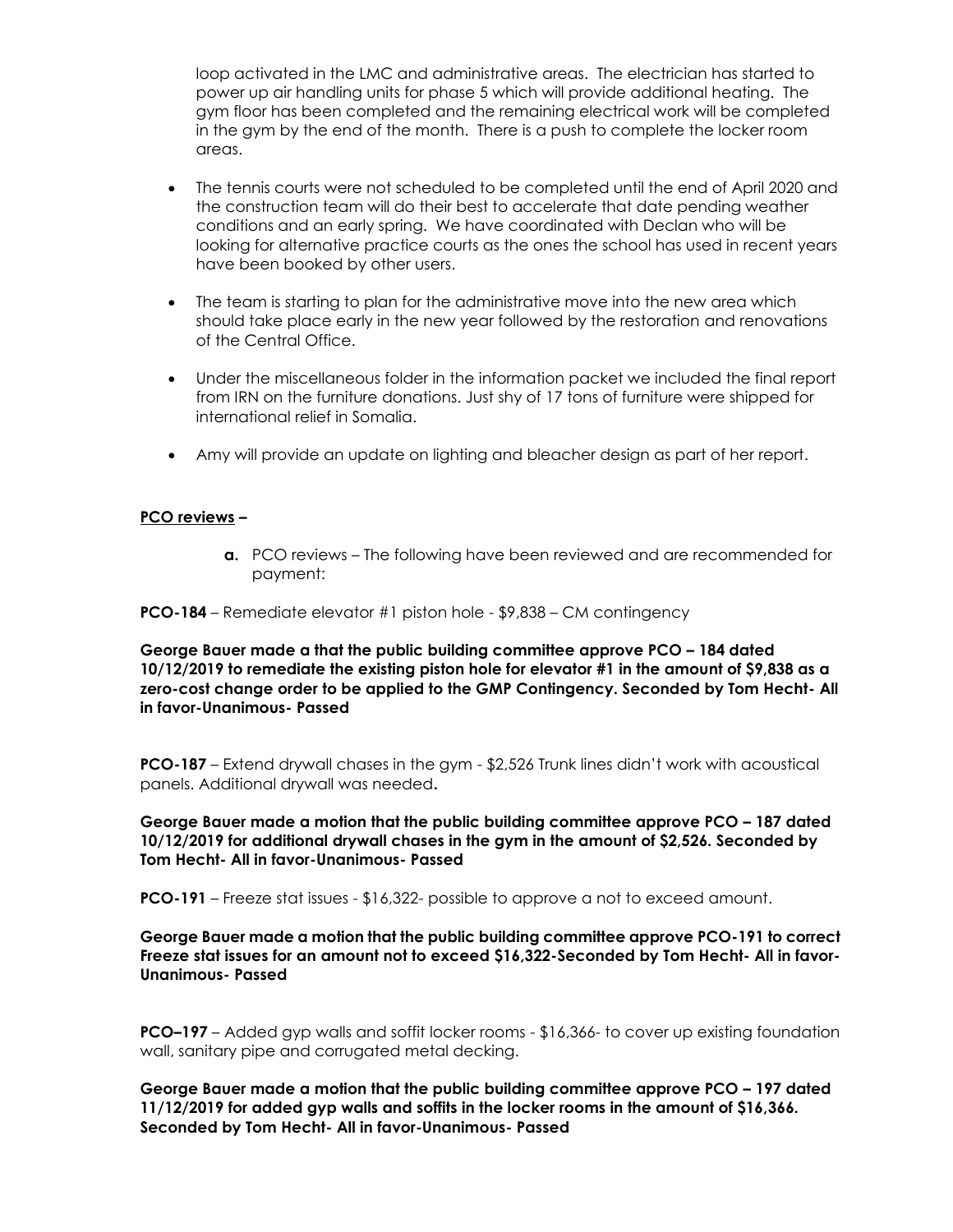**PCO-200** – Additional Cleaning - \$23,466 – CM Contingency- additional cleanup interior areas due to phasing issues.

**George Bauer made a motion that the public building committee approve PCO – 200 dated 11/12/2019 for additional cleaning in the amount of \$23,466 as a zero-cost change order to be applied to the GMP Contingency. Seconded by Tom Hecht- All in favor-Unanimous-Passed**

**PCO-201** – Added framing to support insulation - \$4,550 – CM Contingency- out of scope change-vaulted ceiling needed to be brought down to decrease heat loss.

**George Bauer made a motion that the public building committee approve PCO – 201 dated 11/14/2019 to add framing to support insulation in the amount of \$4,550 as a zero-cost change order to be applied to the GMP Contingency. Seconded by Tom Hecht- All in favor-Unanimous- Passed**

**PCO-202** – Additional running time on the elevator - \$6,377 – CM Contingency- additional expense due to changes in the way the elevator company does business.

**George Bauer made a motion that the public building committee approve PCO – 202 dated 11/14/2019 for additional elevator running time in the amount of \$6,377 as a zero-cost change order to be applied to the GMP Contingency. Seconded by Tom Hecht- All in favor-Unanimous- Passed**

**PCO-203** – Shrink wrap fitness equipment - \$1,572 – CM Contingency- This was to protect the fitness equipment during the construction process.

**George Bauer made a motion that the public building committee approve PCO – 203 dated 11/14/2019 to shrink wrap the fitness equipment in the amount of \$1,572 as a zero-cost change order to be applied to the GMP Contingency. Seconded by Tom Hecht- All in favor-Unanimous- Passed**

**George Bauer made a motion that the public building committee approve SLAM to pursue regulatory approval for lights and bleachers not to exceed the amount of \$10,000.00. Seconded by Tom Hecht- All in favor-Unanimous- Passed**

**Application for Payment #27**

**George Bauer made a motion that the public building committee approve the O&G Pay Application No 27 for the period from October 1 to October 31, 2019 in the amount of \$1,221,798.39 Seconded by Tom Hecht- All in favor-Unanimous- Passed**

The following PCO's are not ready for approval but should be discussed.

**PCO–181** – Elevator #2 roof - \$18,042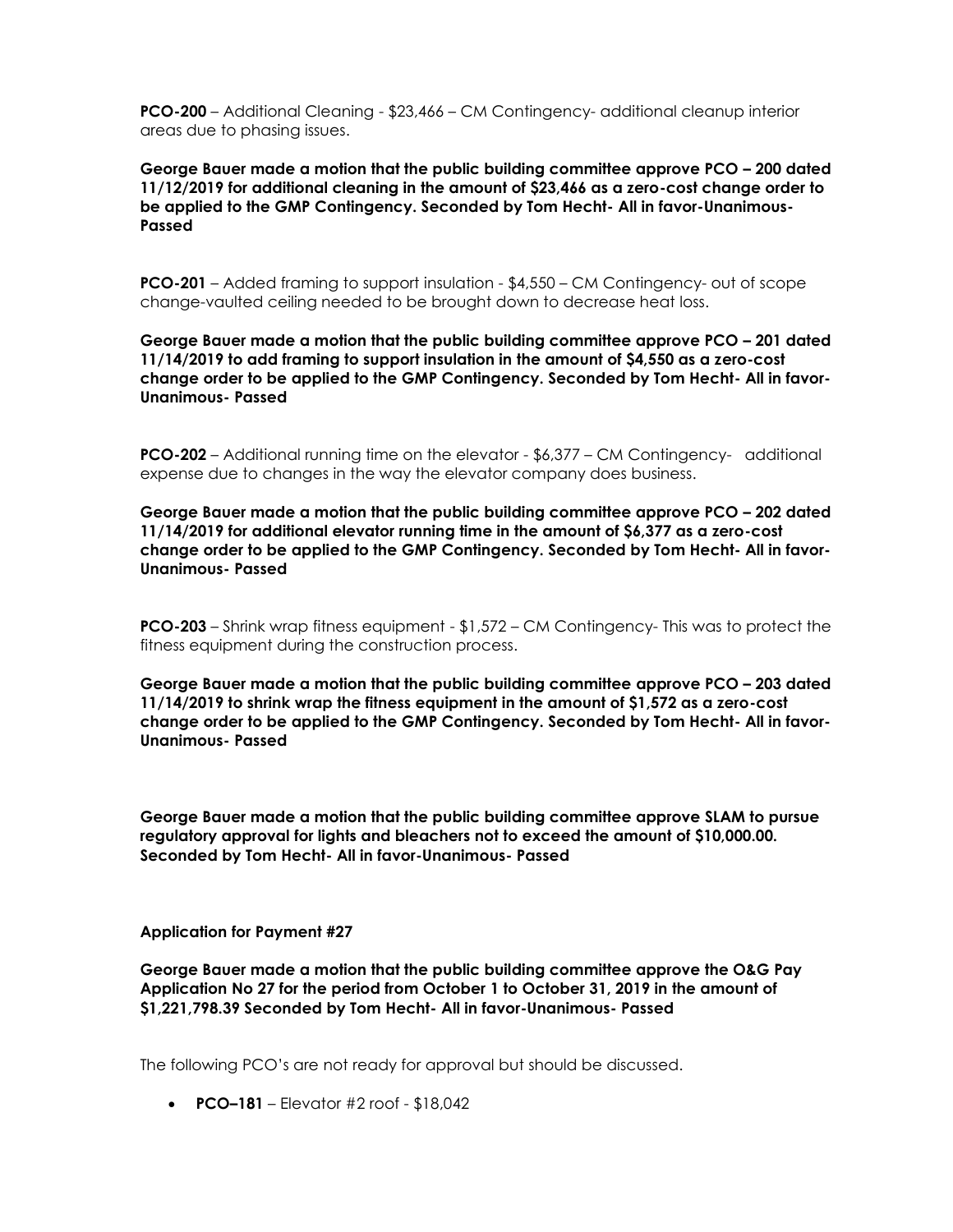**PCO-204** – Engineering and Framing for folding glass door - \$8,678

## **Architect update** – Amy S

- SLAM has attended meetings with SRO. He voiced concerns with the glass and issues with privacy. Looked into glazing the glass. Scott and Amy came up with an alternate solution.
- Security cameras are not all active and working. O&G are working to assist SRO with what is working and ones that are coming up on line
- Pam Sordi will meet with Amy to review the locations for video signage throughout the building.
- Bleachers and Lighting- drawings should be ready on Thursday and pricing can begin on Friday. SLAM will send documents to O&G.
- Drop off/turn around was requested near the fields to assist with people who have difficulty with mobility. Administration will have to control the traffic flow. Pervious options are being explored.
- Andie G spoke to the approval process of lighting and permitting- could be up to 3-4 months.
- Amy will provide estimate of time and reach out to the Town.
- John C asked about the walkway regarding wetlands. It poses no concerns Andie G spoke to the history of the lights and bleachers of the construction project. Watching a game is a problematic. This project would be incomplete without bleachers and lights. We are short 1 field. We added a field inside the track however, at this time of the year lighting will allow for practices to continue past 4:00pm and this will also allow for other groups to use the property.
- The committee discussed and John C reiterated he wants to make sure we don't go over the budget and go back to the tax payers for more money. He believes getting permits for bleachers and lights should be pursued.
- Amy believes we are all set with bleachers it would just be for lighting.
- No press box is included

#### **Project Update:** Nelson R

- There are now 2 superintendents on site in order to ensure the project keeps moving in a timely manner
- Nelson urges caution for unknowns for ticket work that he is still negotiating. Contracts need to begin to be closed out and paid in full.
- Abatement is done
- Site work 95% complete
- Final pavement and line stripping were completed
- GMP allowances at this phase we are at 96%
- Gym is in use
- Locker rooms available in the next couple of weeks
- $\bullet$  2<sup>nd</sup> shift for corridor work
- Corridors are well lit now
- Roof-100% done on academic building and 15% on Admin side.
- Roof will continue in the spring.

## **Public Comment:**

Mike Richenbach – Thanked the committee for the work. Has children in the school system and is involved with the Boosters. He would like to see the locker/shower rooms completed for the athletes in the near future. Security film may be more effective with outside lighting over the areas with security issues.